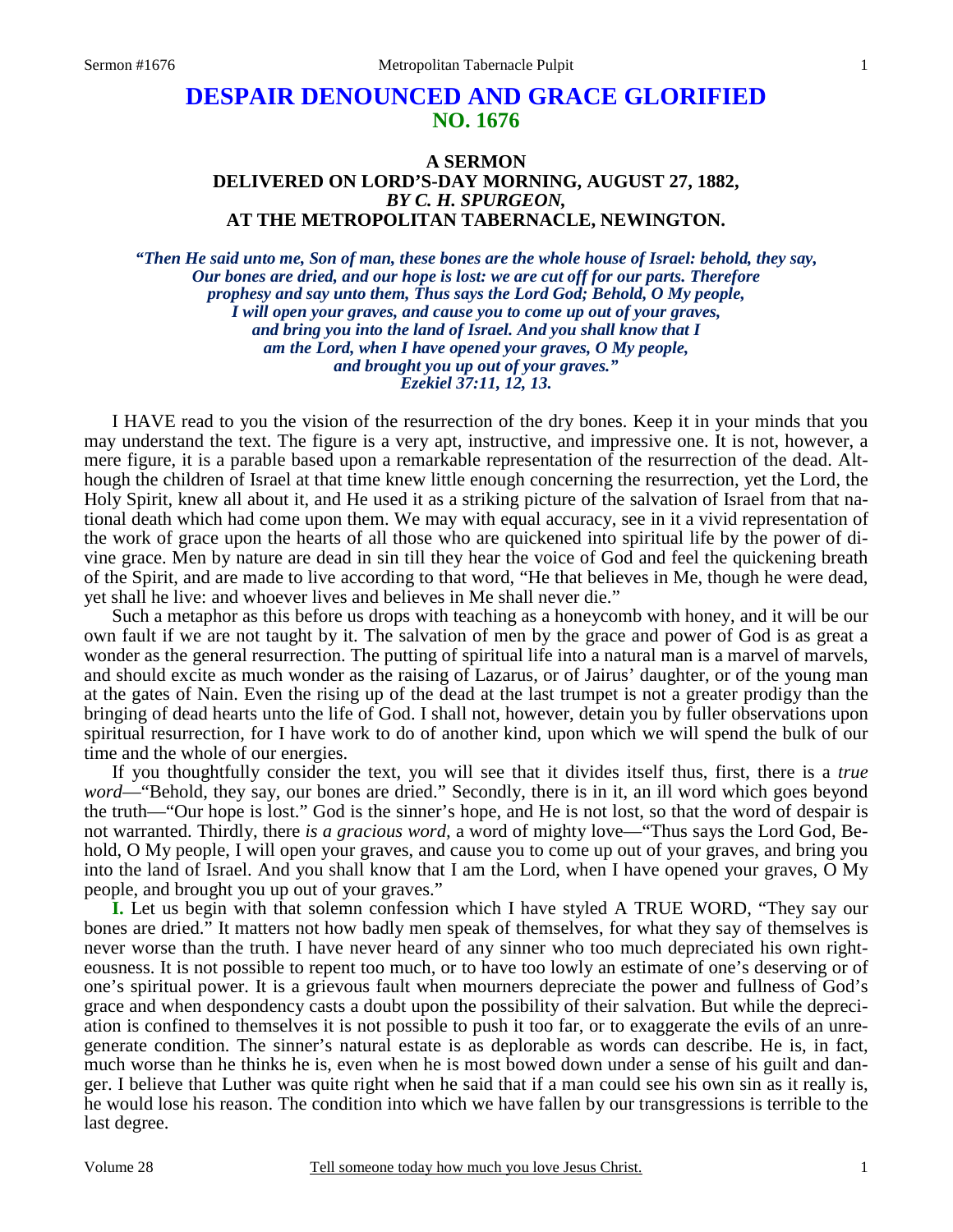Observe, first, that *they describe themselves as dead, as dried and as divided*. They speak of themselves as dead, a man does not imagine his bones to be scattered about on the plain while he thinks himself to be alive. These people spoke of their bones, and therefore were conceived they were dead, and so the sinner may without exaggeration, conceive of himself as devoid of spiritual life. He knows not the life of God, for he is dead in trespasses and sins. The apostle speaks of the unregenerate as "alienated from the life of God through the ignorance that is in them, because of the blindness of their heart." And again we read, "They are corrupt, they have done abominable works, there is none that does good." When men are corrupt, they have gone a stage beyond death, and are receiving the full harvest of sin. As it is written, "He that sows to his flesh shall of the flesh reap corruption." Alas, sinner, you are as one that is dead, only your condition is far worse, for your responsibility and your guilt remain, and your death to righteousness is blameworthy, and will bring punishment upon you.

 They were divided, too. These Israelites were scattered abroad in every place, and perhaps you, dear friend, feel that, as Hosea says, your heart is divided and you are found wanting. You cannot get your thoughts together, you cannot concentrate your affections, you are "as when one cuts and cleaves wood upon the earth," a broken, shivered thing. You cannot rally your mind to confidence in God. Your mind is dead to that which is good, and your heart is divided by a thousand delusive devices.

 Perhaps you go further with the figure, and seem to be dried, sapless, useless, and hopeless. A bone is dried when every particle of marrow is gone out of it, when it looks as if it never could have been covered with flesh, or have been part of a living body. Are you lamenting because you seem to be devoid of spiritual hunger, desire, or regret? Do you mourn that you cannot feel, cannot will, cannot repent, cannot love, cannot even fear? Do you groan because you cannot find in yourself anything which is good or looks that way? Do you ever groan out that mournful *miserere*—

> *"Your saints are comforted, I know, And love Your house of prayer! I sometimes go where others go, But find no comfort there. I hear, but seem to hear in vain, Insensible as steel; If anything is felt, 'tis only pain To find I cannot feel. My best desires are faint and few, I gladly would strive for more! But, when I cry, 'My strength renew,' Seem weaker than before."*

Truly, you are as a dried bone that has long been bleaching in the sun, out of which all trace of life and feeling and power has departed. This is a very sad description of a man's soul, and yet how many of us have had to subscribe to it for ourselves? It is just what we felt ourselves to be while we were without God and without hope, and yet the Spirit of God was convicting us of our guilt.

 Further, these bones *could by no means raise themselves.* We never heard of such a thing as a dead man restoring himself to life, though he is but newly buried, if he is indeed dead, he cannot lift a hand towards his own reviving. These bones were without trace of life. The flesh was gone, devoured by kites and jackals, or rotted and scattered in impalpable powder to the four winds of heaven. How could these carcasses raise themselves? There was no trace of moisture left upon them. They could not give themselves life or motion, it were a fool's hope to look for such a thing. Is that the dreary fact which forces itself upon you? Do not try to forget it. You are discovering the truth. You are already in a lost condition if you have not believed in Jesus Christ. You are not, as some vainly say, in a state of probation, your probation is over, and you are already condemned already because you have not believed on the Son of God. In you there is no spiritual power to stir towards God until His Spirit moves towards you. You will remain cast out in the open valley, unless God's grace shall come to you and unless His Spirit shall put breath into you. For you to be saved will be as much out of the common course of nature as any other miracle, and in it you will have no finger so as to be able to boast, for the Lord alone must save you, or you are lost forever. It is a terrible word for a man to say, but it is the truth, and nothing more than the truth, that he is ruined by sin and "without strength" to repair the damage.

*There seemed to be before these bones no prospect but the fire*. When they that cleansed the valley came along and found these bones, they would gather them up as offensive objects and cast them into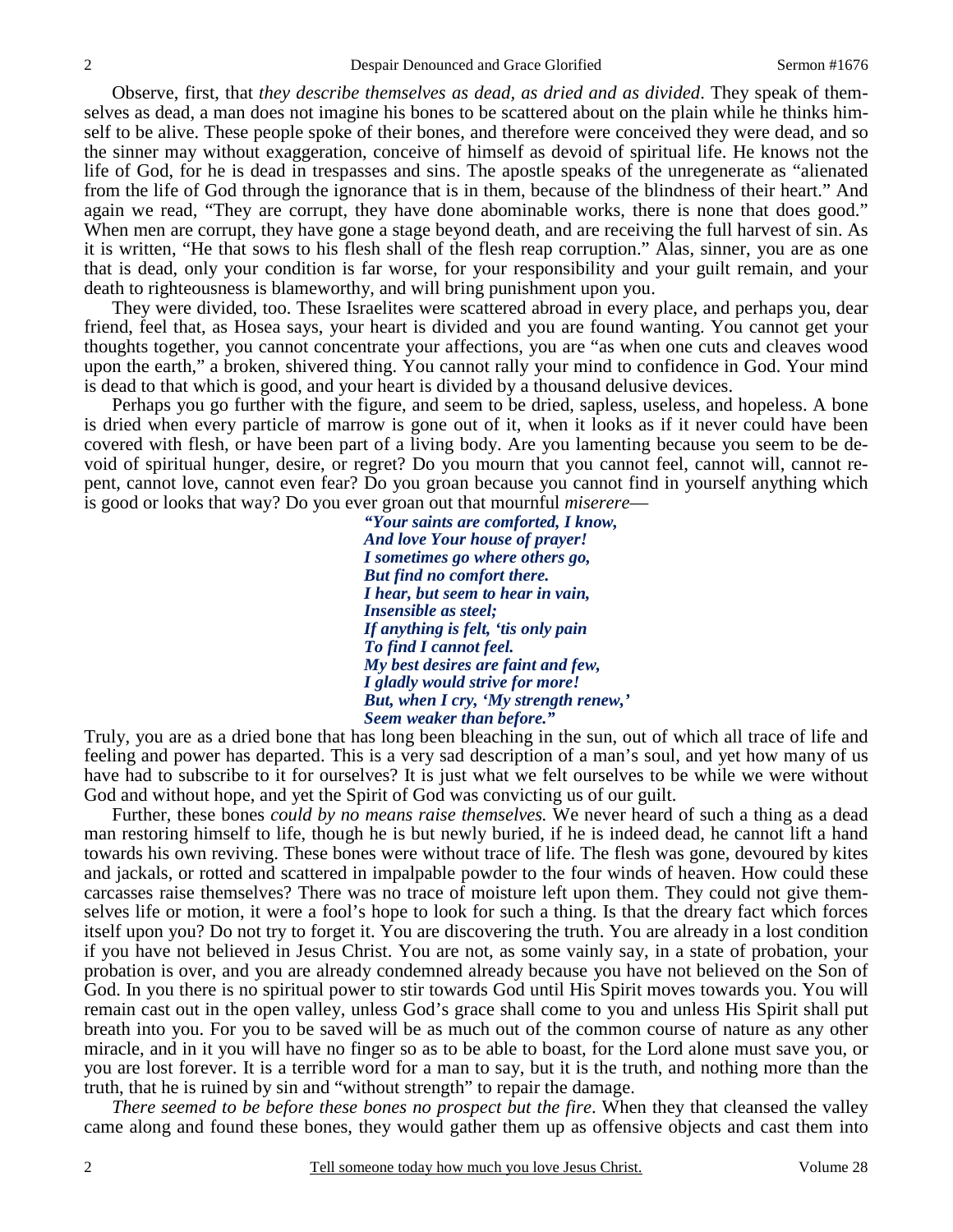the fire of Tophet to be consumed. This is the only lot that remains unto dry bones, and the same awaits those who are spiritually like they are. Has the Holy Spirit been dealing with any of you till you feel as if there were nothing for you but a certain judgment and fiery indignation? Do you begin to feel in your own conscience the first burning of the fire which never shall be quenched? Ah, whatever may be your gloomy apprehensions, they are none too gloomy. It is a fearful thing to have sinned. It is an awful thing to be called to judgment, and a more terrible thing still, to be under that judgment now, and only to be waiting until that sentence shall be carried out, "Depart, you cursed, into everlasting fire." Oh, if you cannot sleep at night, and if all enjoyment of earthly comforts seems to be taken away from you, if you begin to sting yourself and make your own life wretched, I shall not wonder at it. It is amazing that a man can live and be quiet, and yet be under the wrath of God. It is a strange thing that he can walk this earth with a smile upon his face while yet his sin is unforgiven, and the sword of the Lord is furbished to work his destruction. Oh, that the sinner knew the jeopardy under which he lives, and the frail barrier that divides him from eternal misery. Does he not know that if his breathing should cease, he is gone to the place where hope is a stranger? I say, if a man mourns and sighs over his terrible future, so that a dreadful sound is in his ears, he only frets reasonably and his fears are based on solemn truth.

 Moreover, these people felt that they were *cut off from healing agencies.* They say, "We are cut off for our parts." That is, each bone is cut off from its fellow, and the whole thing is cut off as to its parts from every hope and comfort. These banished Israelites were cut off from the land of Canaan, cut off from the Temple, cut off from the priesthood, cut off from the sacrifices, cut off from all hope of approaching God. Many poor souls have been made to feel as if they, too, were cut off. Their Sabbaths are no rest to them, the house of prayer brings no delight, and the preaching of the gospel yields no consolation. They turn to their Bibles, and every page seems to flash a threat, while no gentle shower of mercy drops from above. They fall on their knees, but even prayer seems to be a hollow mockery. They cannot pray as they would. They associate with godly friends, but they gain nothing by their fellowship. Go where they may, they think themselves like a dry bone which meets its fellow dry bone, and is none the nearer to eternal life for such dreary communion. The man is a nuisance to himself, and his very existence is weariness. Ah, you think, perhaps, I am describing an extreme case, but I know that I am picturing some whose eyes are looking upon me at this moment. Happy they who have been delivered from this wretched state, but I had almost said, happy they who are experiencing it, for those who feel their sinfulness are on the road to better things. Brothers and sisters, I hope your extremity will be God's opportunity. When your bones are dried, then will God come in as the resurrection and the life and make these dry bones live. When you appear to be beyond the possibility of mercy, then God, with whom all things are possible, will deal with you in a way of extraordinary grace and cause you to rejoice in His salvation.

 It seemed to these poor people as if they were *quite given over,* for when bones are cast out in the field and left to be bleached by the wind and the sun, when nobody gives them burial, but there they lie, the refuse of the charnel house, then they are according to all likelihood, left for destruction. I have heard of persons who have felt in their spirit as if they were forever banished from the light, so that they have cried, "Has God forgotten to be gracious? Has He in anger shut up His tender mercies? Is the throne of grace closed against the mourner? Will nothing avail? Will not cries and tears bring an answer?" By such downcast ones a whisper has been heard inwardly saying, "There is no mercy for you, you are cast out as reprobate silver." It is the whisper of Satan in the spirit, and it comes with piercing power. The devil often uses the conscience to be the hack on which he rides in his errands of torment. Yet there is a measure of truth in the insinuation. Apart from Christ, we are cast off, apart from Christ, God cannot look upon us except in anger, apart from the atoning blood, our sins protest against the entrance of mercy, and there we lie self-condemned and helpless, abandoned in our own judgment to swift and sure condemnation. Here, then, is language full of misery, and yet sadly true. We are sold under sin by nature, and led captive by the devil, driven by our iniquities to endless misery, from which ignorance and wickedness will not permit us to escape.

**II.** Now, I turn to that point upon which I desire to struggle with some of you this morning that you may be fetched up by the Spirit's power from the depths of despondency. Here is AN ILL WORD in the text, "Our hope is lost." It is a good thing if our false hopes are lost, but true hope is still to be had. Hope is not denied to any man, if he will believe in Jesus, he may yet be saved. They said of old in the Latin, *Dum spiro spero,* while I breathe I hope. And I turn the proverb over and say, *Dum spero spiro*—while I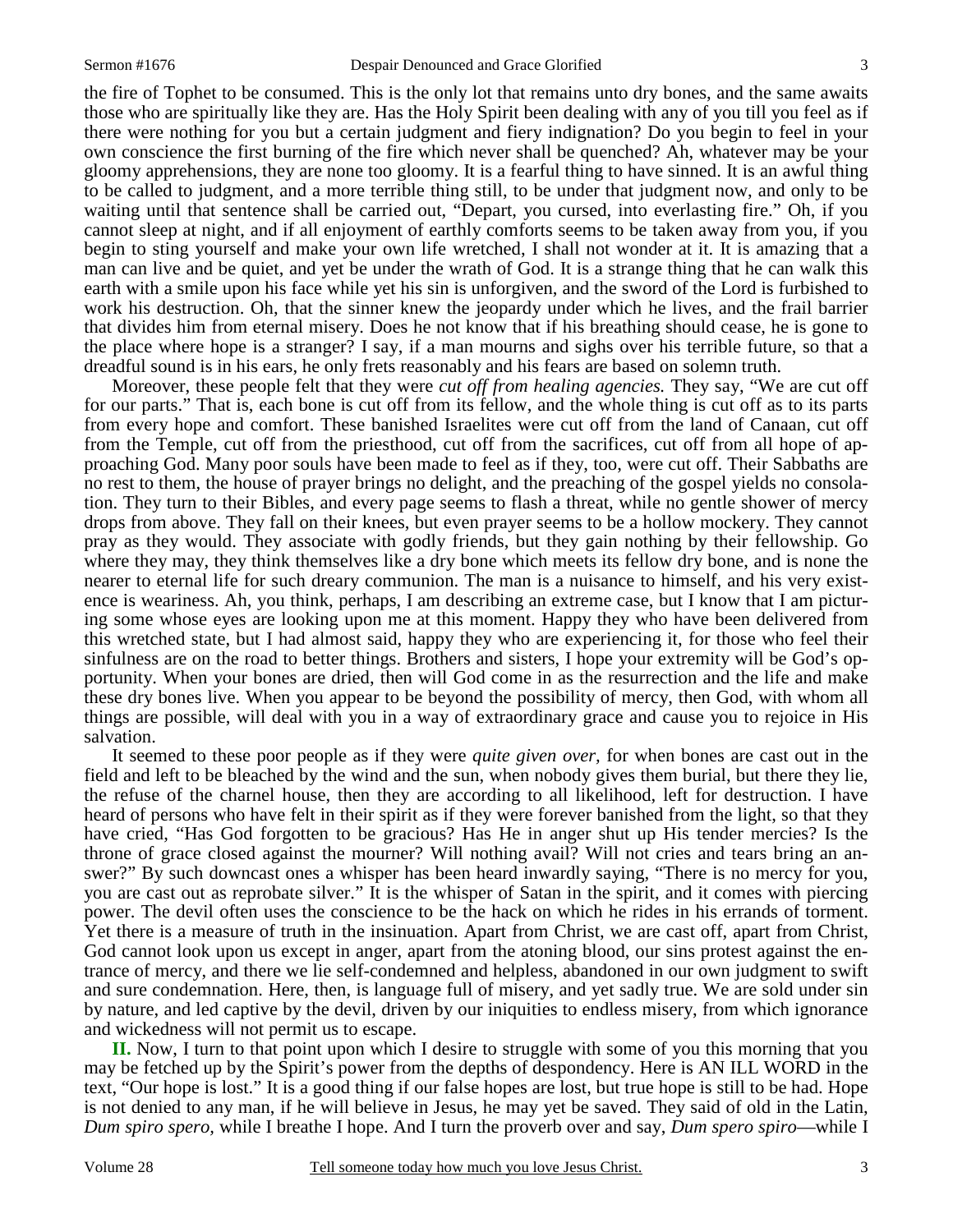hope, I breathe. To render the sentences rather freely will suit me well, "While I live, I hope, and while I hope, I live." Sinner, your life lies in hope, and while you have hope you have life. To despair is an unwarrantable thing, a thing full of sin, and fraught with mischief, besides being false and unreasonable.

 Despair, which is the mind's declaration that there is no hope, is not so much a sickness of the understanding as a sin of the soul. It is a crime against the truth, a high offense against the Lord of love. God is, "the God of hope," and those who are without hope are also without God. No mortal has a just pretense to perish in despair, and if he does so, despair is a form of suicide, a form of willful selfdestruction. No man has a right to despair. No man can be right while he is despairing. Let me just speak about this and keep to the point.

*Despair is a high insult to God.* It casts dishonor upon His chief attributes. In the first place, it is most derogatory to the *truth* of God. If a man says, "I cannot be saved," he contradicts the divine voice, "Look unto Me, and be you saved." God has sent the gospel to men, and it is no other than good news to them, but despair virtually says it is no gospel, it is no good news. God has set up a throne of grace, and promises to meet there with the sinner, but this man claims that there is no throne of grace, for he denies that there can be any grace for him. He refuses to come to the loving Father because he feels sure that He will show no mercy, though He has declared that He will do so. God has given a thousand precious promises, such as this, "Though your sins are as scarlet, they shall be as white as snow; though they are red like crimson, they shall be as wool." The despairing sinner says he does not believe this, his sin is too scarlet to be made white, and the crimson of his guilt is too ingrained ever to be washed away. Thus he calls God's promises lies, and this is a daring thing to do. "He that believes not God has made Him a liar because he believes not the record that God gave of His Son." It would be an exceedingly heinous offense for me to stand up and say to the Great Physician, "You say, 'I can heal you,' but it is an empty boast, my wound is incurable. Great God, you say, 'I can forgive you,' but it is false, my sins are such as You can never pass by." Mark, brethren, the Lord our God is very jealous of His truthfulness. His name is, "God that cannot lie," and he that dares to say that He will break His promise has done Him sore despite. I need not surely show the infamy of this crime. Let your own hearts condemn the treasonable thought.

 He that despairs insults God's *power*. He does in effect tell the Lord that He pretends to a power which He does not possess. God says, "He that believes and is baptized shall be saved," the man says he will not trust in Christ, for he does not believe that God can save him, he declares that he has gone beyond the bounds of mercy, and so he tells the ever gracious One that He has no power to save him. The Lord loves not that His omnipotence should be thus denied. He is grieved with those who thus limit the Holy One of Israel. They that would restrain His power shut out one of the brightest beams of His glory.

 But despair abundantly casts dishonor upon God's *mercy*. Know you not that His mercy endures forever? "The Lord God merciful and gracious" is one of the ways of His manifestation. Has He not told us that He "delights in mercy"? Yet, if you say, "He will not have mercy upon me, I have out-sinned His grace. I have gone beyond all possibility of forgiveness," you do as much as lies in your power, spit in the face of the God of love. Have you ever thought of this? Grieve to think that you have ever grieved Him in this fashion. This is the cruelest of sins, it aims its dagger at the heart of the Lord, and it pierces the Redeemer's hands and feet. The Lord glories in His power to save, and He has plainly declared that He will save all those who confess their sins and put their trust in Him, and do we doubt Him? Dare we so derogate from the glory of the Most High as to say that there remains no hope of grace for us? Shame on such insulting falsehood!

 Mark you while it does this, which is bad enough, *despair brings out the devil and crowns him in Christ's stead.* Despair says to Satan, "You are victorious over the mercy of God. You have conquered Christ Himself." Christ says that He is revealed that He may destroy the works of the devil, and you stand up and say, "Here are certain of the devil's works which Jesus cannot destroy, namely, my sin and my sinful inclinations." You wave the flag of the devil in the face of an insulted Savior, and whereas He is able to save to the uttermost them that come unto God by Him, you in fact tell Him that He has not half the power to save that Satan has to destroy, that Satan can be more successful in destruction than Christ can be effectual in saving. What? Have you again chosen Barabbas and given up Jesus? And is Barabbas in this case the fiend of hell? Will you believe him and not believe God? Can you assert that he, the father of lies, is more worthy of belief than the Christ who died that men might live? Yet despair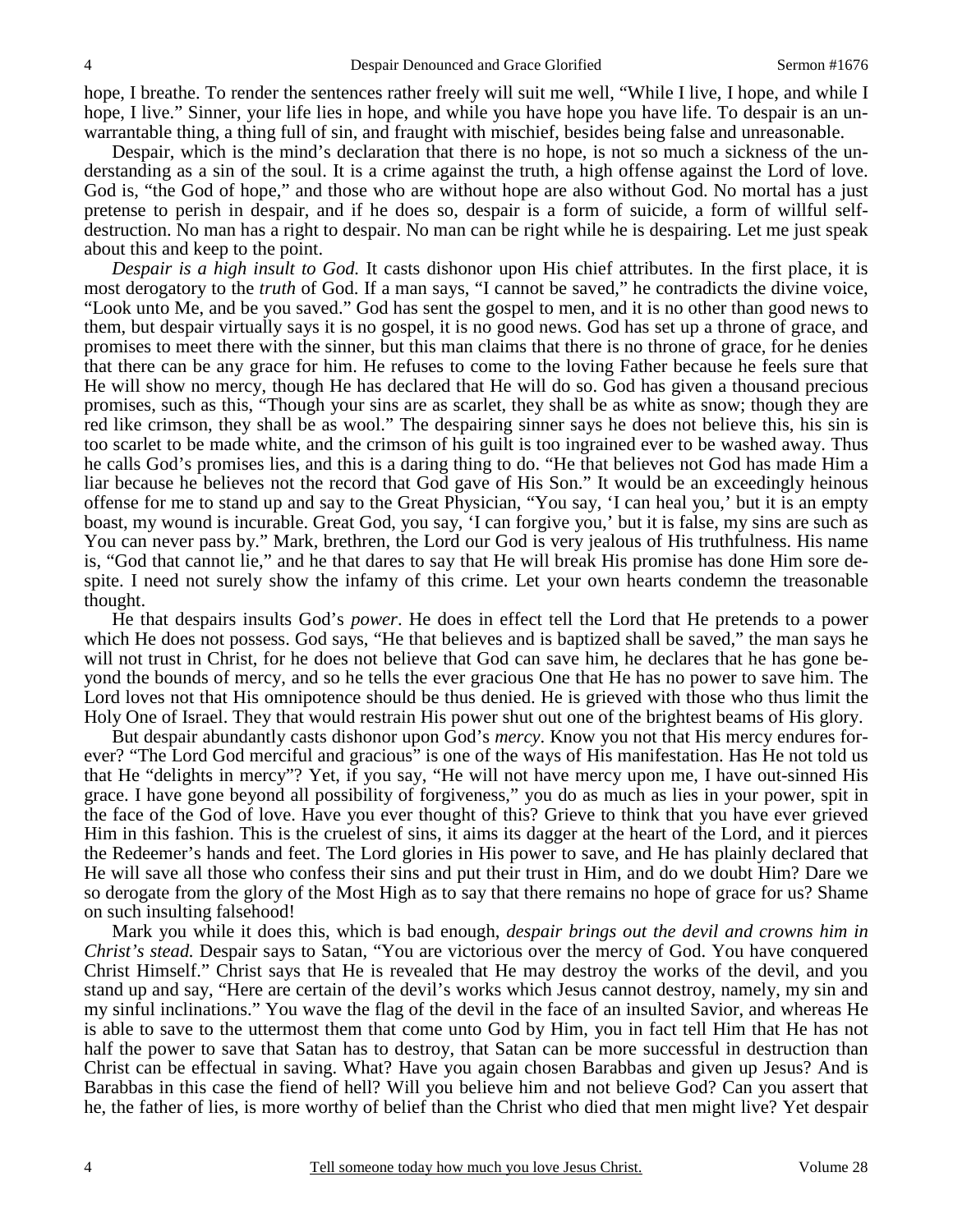I go a little further, and I say, with a deep feeling of solemnity, that *this heinous sin of despair tramples on the blood of Christ.* Christ has died and shed His blood, and we know that the blood of Jesus Christ cleanses us from all sin. We have God's word for it, yet here is a man who says, "It cannot cleanse me from my sin." If we look deep into the essence of actions we shall see that despair despises the atonement and denies its efficacy. We tell the man that there is forgiveness, but he mutters, "It is not for me." We tell him that Jesus Christ has emptied His veins to fill a sin-cleansing fountain, and he answers, "It may be true. He may be able to save all others, but not me." Now, what *you* have a right to say, other people may also say, and if all united with you, it would be tantamount to declaring that the crucifixion is an empty show, that the Redeemer's atonement is a mere pretense, and that Christ is powerless to save. You reduce the Savior to an impotent pretender, and can this be done with impunity? We preach in vain if this is so. We preach a Savior who cannot save, an atonement which cannot cleanse. Will not God deal with you for this, if you persist in this provocation? Perhaps you think it is very humble of you to talk so, but it is not, it is the height of arrogant impudence. Despair is highly insulting to the dear Redeemer, the glory of whose person is involved in His power to forgive. Remember, Judas who despaired was damned, while the men who crucified Christ were led by Peter's sermon to believe and live. Great sinners who believe shall find mercy, but far less offenders who despair shall find misery. God save you, then, from the Judas sin of despairing, and enable you to believe in Jesus Christ at once.

 I must go a step further. *Despair has something in it of sinning against the Holy Spirit,* for the Holy Spirit brings you rich cordials in the promises of God, which will raise your spirits and will restore you from death, and what do you do with them? You take them and dash them against the wall, as if this almighty medicine devised by infinite wisdom, were the deceitful nostrum of a quack, and you could not receive it. It seems to me a great and horrible offense to deny the testimony of the Spirit of God, even of Him who gives to the Holy Scriptures inspiration and certainty, and this you do when you refuse to believe for eternal life. Jesus has put it before you Himself, "Him that comes to Me I will in no wise cast out." How can you think that He will cast you out? The prophet cries, "Ho, everyone that thirsts, come you to the waters, and he that has no money, come buy wine and milk without money and without price." But Despair answers, "There is no wine and no milk for me," and it denies that grace is to be had without price. In the teeth of Scripture, it declares that there is no pardon, no mercy, no salvation, thus it denies the witness of the Spirit of God. Oh, take heed, despairing one, lest it be said to you, "You have not given the lie unto men, but unto God." It is a master sin, this sin of despair. God save you from it if you are in danger of falling into it, or if you are already its prisoner.

 When a man gives way to despair, *there comes upon him usually a habit of wrangling against God and His truth.* Oh, see him at it. He is very low, and he comes to see the minister, and the minister's compassionate soul would comfort him in a moment if it was possible, and therefore he begins to talk to him about the gospel. "But," says the other, and he introduces a tough question which throws the gospel out of sight. "Oh," says the minister, "but God hears prayer." "No, no," says the man, and he begins quarrelling about prayer and its disagreement with divine decrees, and so forth. The man snarls like a dog, not to keep his bone, but as if he begged to have good food taken away from him. He does not want it. His soul abhors all manner of meat. The minister sets before him a precious promise which he thinks will certainly meet his case, but the perverse mind strives against it, and fights with the promise as if it were his direst enemy. It is not a promise that suits his case at all, there is a word in it which he does not understand, and off he goes on a tangent, beclouding the word, and eclipsing its light, so that he may, if possible, keep himself from being comforted. If God's people come and try to cheer him with their experience, he fights against their experience tooth and nail. It may be theirs, but it never can be his, there is something particular and peculiar about them why they should have mercy, and there is something equally particular and special about him as to why he should *not* have mercy. He has the key of the door of hope, and locks it on the inside, and then murmurs, "I am shut up and cannot come forth," whereas he fastens the door himself. Sometimes the despairing one gets into such a nasty, ugly temper against everything that comes to him from the Bible and from the ministers of God that you begin to think that he must be half mad. So, perhaps he is, but it is not a madness that saves him from responsibility, it is a madness which will be laid to his charge in the great day of account, because it is self-inflicted and will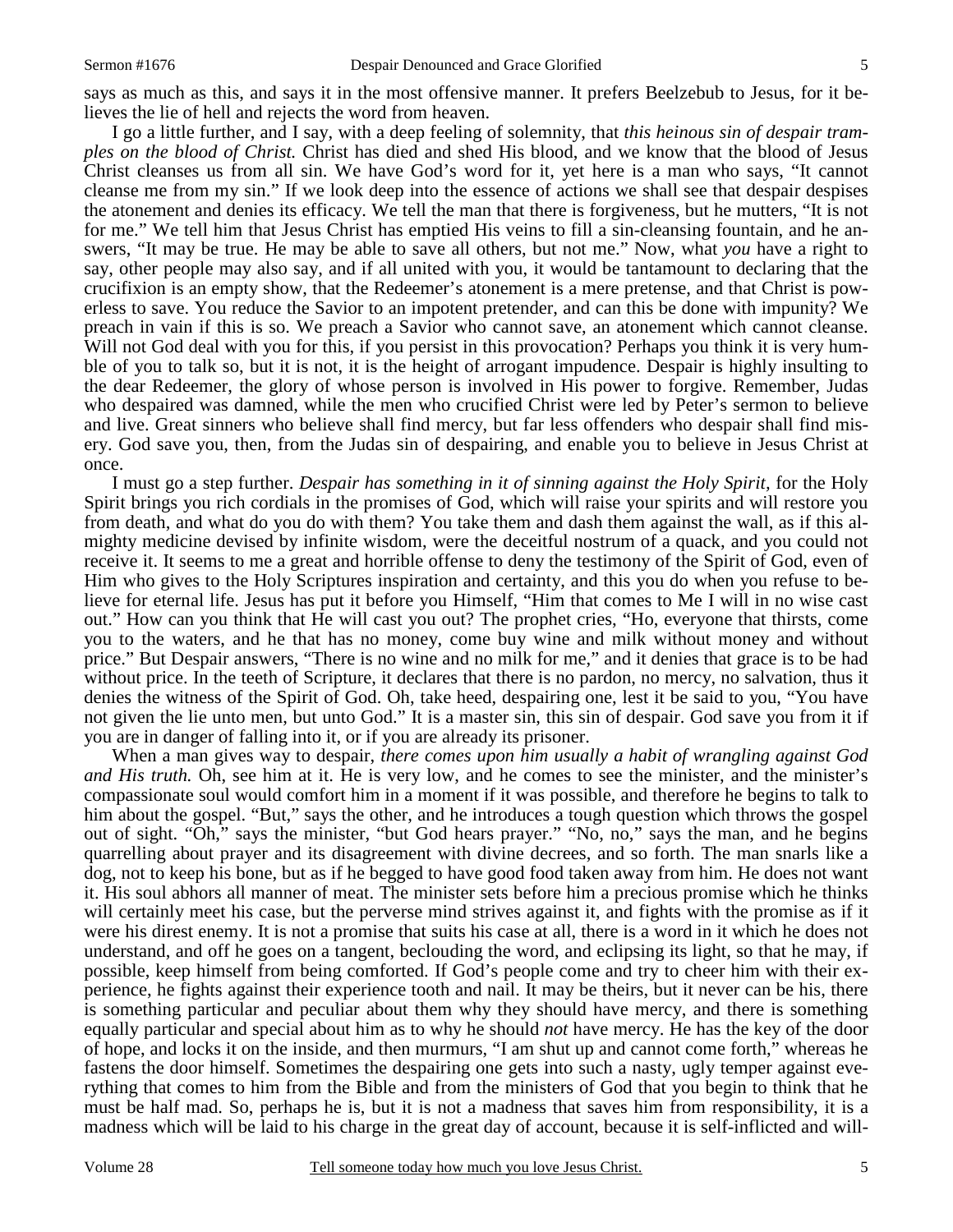fully persisted in. Oh, what a wrangling, contentious spirit will despair breed, so contrary to receiving the kingdom of heaven as a little child!

 Worse than this, *despair makes a man ready for any sin,* for there are many that say, "I can never go to heaven, therefore I will take a good swing here, and get what pleasure I can while it is within reach." Have I not heard them say, if not in words yet in their actions—"There is no mercy for me, and I may as well be hanged for a sheep as for a lamb. I will go the whole hog, now I am at it. I will, at least, know the heights and depths of sin, as there is no chance of mercy for me"? Ah, and when Satan takes a man in another temper, he tells him that God will never forgive him, and the poor creature sits down in sullen rebellion, murmurs, thinks hard things of God, wishes he had never been born, and curses the day in which it was said that a man child had seen the light. Then he will be filled with blasphemous thoughts, and it may even come to pass that he rushes into self-destruction and takes a leap into sure perdition. How many have been driven by despair to the knife, and to the noose, or to a watery grave, I cannot tell! But this I know that if Satan can once fill a man's mind with that, and make him say that God is not true, that the gospel is not true, or at least not true to him, then the enemy glories and cries, "I have him, body and soul. I can do anything with him now." It was said of the Russian soldiers that they would not go to battle till they were drunk with raki, and certainly some men are champions for the devil when they are drugged by despair of pardon. Captain Past-Hope is a fierce leader of bandits, and will do and dare the blackest crimes. With all my might I cry to you—above all things shun despair, never say your hope is lost. There is salvation for you yet. God has not cast you away. Oh, do not cast away yourself. What are you doing? The Lord has not given you over to the tormentors, but you are writing your own sentence. You sit down and seem to think that you cannot be happy till you are thoroughly unhappy, and cannot be at rest till you are driven from all peace.

 I must still plead with you over this matter. Let me say, further, *despair degrades a man,* degrades him *below the brute beast,* for brutes do not despair. See how an insect will struggle, even when it is cut in halve. Look at a poor bird, what hope it has even in its worst state of yet escaping the fowler's net, still it flutters and does its best to get away. Will you despair where ants and wasps and birds still hope? Have you never seen a dog that had done something wrong, and has been beaten by its master? He tries to lick the hand that has beaten him, and he cannot be happy till he is forgiven. Poor creature, how it looks up for a smile! You have been chastened, you are smarting under it now, but you do not turn to God, nor seek His favor. You think worse of God than your dog thinks of you. Instead of crouching to His feet, as your poor dog does to you, to try and get a gracious word, you growl at the great Lord—"It is of no use for me to be humble: there is no hope." You slander the Almighty, you malign the name of Jesus Christ, you deny the power of the Spirit of God, and so you degrade yourself below the beast that perishes.

 Oh this despair—avoid it, I pray you, as you would avoid death itself, for *it will render all means of grace useless to you.* If you will not believe, neither shall you be established. If you fall into despair, the songs of Zion will be sorrowful ditties in your ears, and the preaching of the gospel might as well be the preaching of the law. See how a despairing man shuts his ears, like the deaf adder that will not hear, charm you ever so wisely, it matters not what the theme may be—if it is infinite mercy, free forgiveness, or everlasting love, yet as long as the soul is despairing, you do but make it the more wretched. The hopeless hearer rejects all consolation, his soul refuses to be comforted, and his despair embitters every morsel he eats and every drop he drinks.

 Despair, too, is certainly vain and wicked, because *it has no Scripture whatever to support it.* "Oh," you say, "but there are many dark Scriptures." I know there are, but I have not time this morning to take them up one by one, and show that they need not lead any man to despair. But there is one text in the Bible which covers all texts, be they black as they may. I do not mind what the passages of Scripture are, nor what they testify, I am sure they speak the truth, and therefore I know they cannot speak contrary to other parts of divine revelation. Here is the famous text, "Him that comes to Me, I will in no wise cast out." If you come to Christ you cannot be cast out. "Oh, but there is a text—" I do not care about your text, you misunderstand your text, but there is no misunderstanding this one, "Him that comes to Me, I will in no wise cast out."

 "Oh, but He will cast me out because—" Stop now, are you going to contradict my Lord Jesus Christ? I cannot have patience with you. You will greatly provoke the Father. "I will in no wise cast out," that means, for no sort of reason, under no circumstances, under no possible conditions will Christ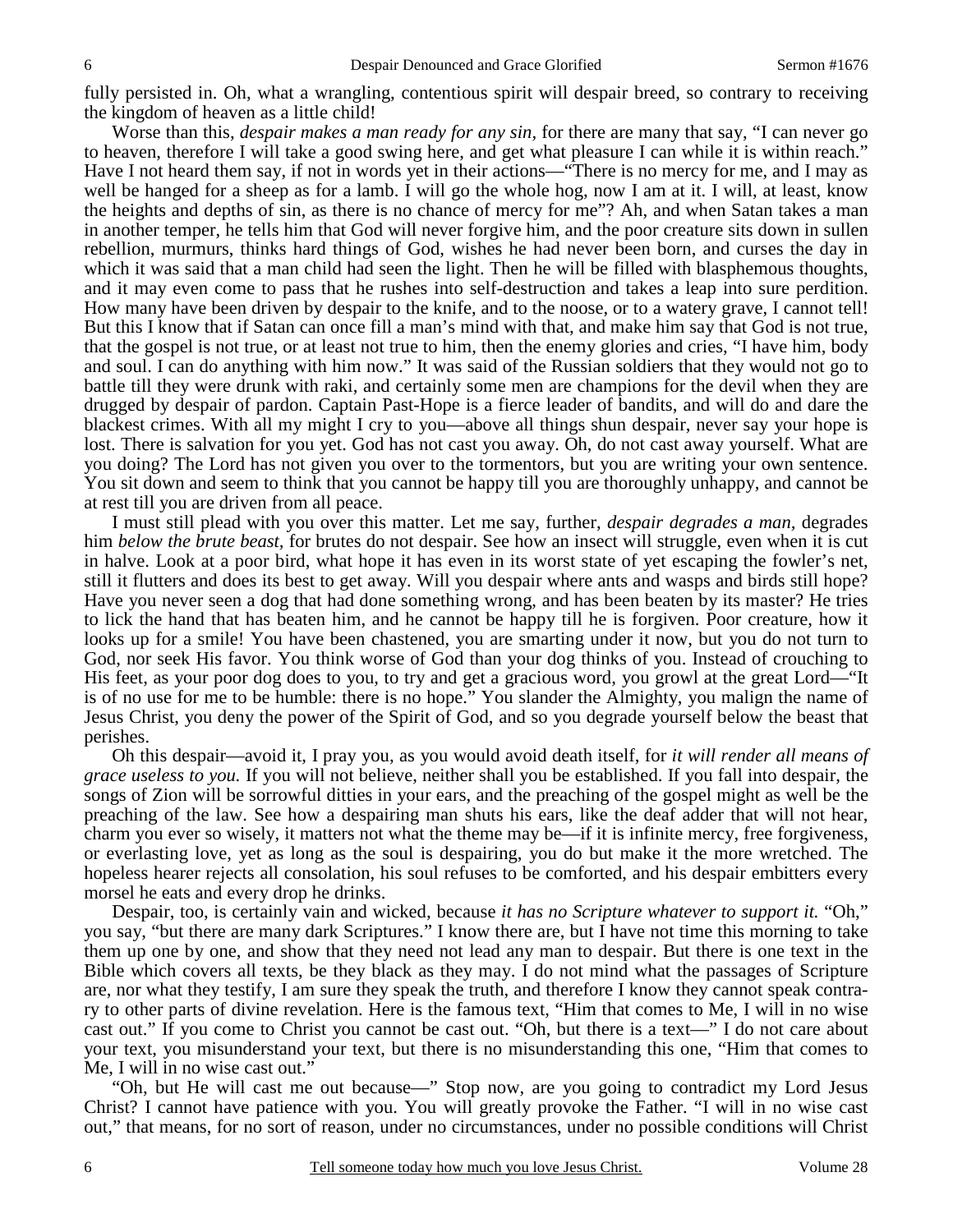ever cast out a man that comes to Him. "Oh, but do listen to me." No, I shall not listen to you, and I wish you would not listen to yourself. You must listen to me as I repeat the Lord's words—"Him that comes to Me, I will in no wise cast out." You are not to be listened to when you want to make out God to be false. Oh intolerable sin! Jesus says He will not cast you out. Again He cries, "Come unto Me, all you that labor and are heavy laden, and I will give you rest." Does Christ mean that, or not? Look the Crucified One in the face, look at His wounds, and after having looked at them, say, "I do not believe Him. Christ lies to me!" Will you dare say it? Can you thus defame Him? I tell you, there is nothing within the covers of this Book that ought to lead a man to have any doubt about the infinite mercy of God to him, provided he will just come and trust himself with Christ. There is no God at all if a soul that trusts in Jesus can be cast away, for the essential of Godhead is truth. I am an atheist if the God in whom I have believed casts away those that trust in His Son Jesus. He must be true, if every man is proven a liar. What do you say, then, to that blessed word, "Him that comes to Me, I will in no wise cast out"?

 Now, listen, you desponding one on the border of desperation! Have you never heard of *the freeness of God's mercy?* Do you not know that everything that He bestows on sinners is given freely and graciously? The ground of God's love is God's love, and nothing in us. When He made His eternal choice, there was a remnant according to the election of grace. It is free grace that chooses for its love, and then loves for its choice. When Christ redeemed us, He did it freely—He freely delivered Himself up for us all. When He pardons sins, He is "exalted on high to give repentance," and there is nothing freer than a gift— "to give repentance and remission of sins." I tell you, man, the very spirit of the gospel is this, that there is no worthiness nor desert needed in you in order to your immediate forgiveness and acceptance with God. All you have to do is to admit to the truth that you have sinned and deprived yourself of all claim upon God, and then believe what God declares to you, that He is in Christ Jesus reconciling the world unto Himself, not imputing their trespasses unto them. Do but accept this word of reconciliation, and you are a saved man as sure as you live. The moment you believe that Jesus is the Christ, the moment you trust your soul wholly and entirely in those dear hands that were pierced for you, you are a saved man. What right do you have to doubt that God can save you when everything is prepared and given of free grace? I tell you the Lord Jesus has saved many others like you. Are you a harlot? Did He not save the harlot, Rahab? Are you exceedingly wicked? You are not worse than Manasseh, who is said to have cut Isaiah in halves with a saw, and filled the streets of Jerusalem with blood, and yet the Lord saved him. I know that even though you are the worst that has ever lived, still you cannot outrun my Master's wing-footed grace. Paul said he was the chief of sinners, but he obtained mercy to be a pattern to you. Why talk, then, of sullenly lying down in despair? You sigh—ah, if you mind not what you are doing, what you say in your despair will come true through your own making it so. If a man says, "I shall die, I shall die of starvation," and there is a dish before him, but he will not eat, I am afraid that the probabilities are that he will die of starvation, and it will serve him right. If another person cries, "I shall die of thirst," and there is a cup of drink before him and he will not put it to his mouth, I fear that he will die of thirst, and (I come to where I was before) he will die a suicide. He that refuses to eat and therefore dies is as much a suicide as if he stabbed himself in the heart. And he that will not believe God's mercy, and will not accept it in Christ, is a soul-suicide as surely as if he plunged into debauchery, and gave himself up to every lust. Oh that God the Holy Spirit would overcome some of you this morning that have yielded to this great and grievous sin.

**III.** We shall now close by meditating upon the Lord's promise, which we have styled A GRA-CIOUS WORD. I want you to notice this, poor troubled hearts; I want you to suck in this part of the text even if you forget all the rest. "Thus says the Lord God, Behold, O My people, I will open your graves, and cause you to come up out of your graves."

 Notice, *God meets us upon our own ground,* and takes us up where we are. They said, "We are as dried bones." "Yes," says God, "and I will quicken you." But the Lord even goes beyond anything which they have felt or said, for they did not say they were buried. No, they were as bones scattered in the open valley, unburied, but the Lord knows they are worse than they think they are, and so He goes further in mercy than they thought they had gone in misery. He says, "I will open your graves," and that looks as if they were finally laid in the sepulcher. But the Lord adds, "And cause you to come up out of your graves." Listen, sinner, you have described yourself in a very distressing manner, but God accepts it as true, and deals with you as being such as you describe, or even worse. He regards men not only as